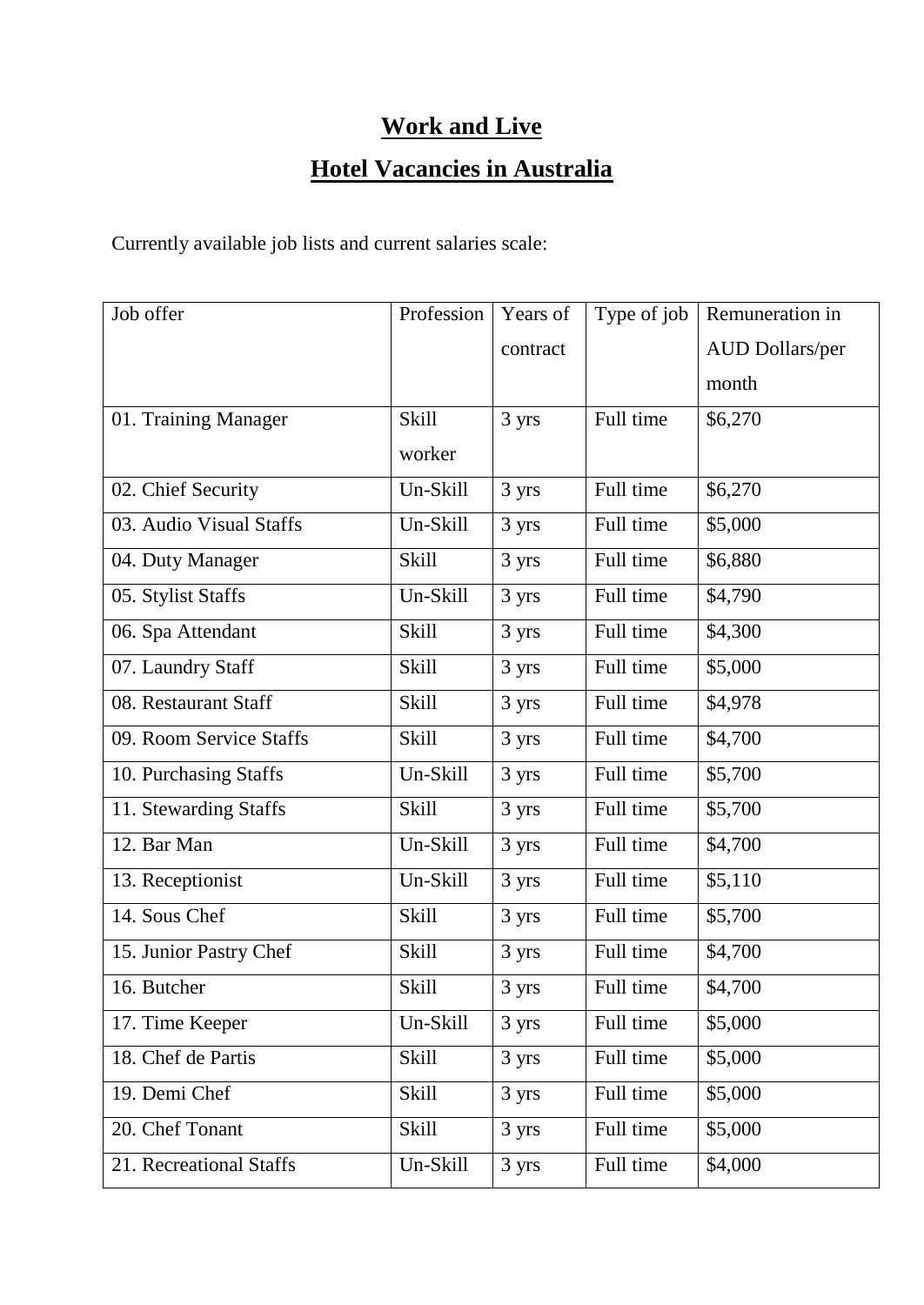| 22. Front Office Manager    | <b>Skill</b> | 3 yrs | Full time | \$6,000 |
|-----------------------------|--------------|-------|-----------|---------|
| 23. Sales/Marketing Staffs  | <b>Skill</b> | 3 yrs | Full time | \$5,000 |
| 24. Graphics Designers      | <b>Skill</b> | 3 yrs | Full time | \$6,000 |
| 25. I.T Staffs              | <b>Skill</b> | 3 yrs | Full time | \$5,500 |
| 26. Guest Entertainer       | <b>Skill</b> | 3 yrs | Full time | \$4,180 |
| 27. Bar Attendance          | Un-Skill     | 3 yrs | Full time | \$5,000 |
| 28. Cook, Kitchen Assistant | <b>Skill</b> | 3 yrs | Full time | \$4,180 |
| 29. Receptionist            | Un-Skill     | 3 yrs | Full time | \$5,110 |
| 30. Control Room Staffs     | <b>Skill</b> | 3 yrs | Full time | \$5,000 |
| 31. Night Porter            | Un-Skill     | 3 yrs | Full time | \$6,990 |
| 32. House Keeper Runner     | Un-Skill     | 3 yrs | Full time | \$4,200 |
| 33. Florist                 | Un-Skill     | 3 yrs | Full time | \$5,000 |
| 34. Food & Beverage Staff   | <b>Skill</b> | 3 yrs | Full time | \$5,000 |
| 35. Pool Attendant          | Skill        | 3 yrs | Full time | \$4,904 |
| 36. Front Office Supervisor | <b>Skill</b> | 3 yrs | Full time | \$5,280 |
| 37. Assistant Night Manager | <b>Skill</b> | 3 yrs | Full time | \$5,420 |
| 38. Bail Boys               | <b>Skill</b> | 3 yrs | Full time | \$5,000 |
| 39. Pastry Shop             | <b>Skill</b> | 3 yrs | Full time | \$4,200 |
| 40. Housekeeper             | Un-Skill     | 3 yrs | Full time | \$4,200 |
| 41. Medical Doctor          | <b>Skill</b> | 3 yrs | Full time | \$7,500 |
| 42. Drivers                 | <b>Skill</b> | 3 yrs | Full time | \$5,000 |
| 43. Kitchen Helper          | <b>Skill</b> | 3 yrs | Full time | \$4,200 |
| 44. Medical Dispenser       | Un-Skill     | 3 yrs | Full time | \$5,200 |
| 45. Barman/Waiter           | Un-Skill     | 3 yrs | Full time | \$4,870 |
| 46. Restaurant Supervisor   | <b>Skill</b> | 3 yrs | Full time | \$7,000 |
| 47. Executive Chef          | <b>Skill</b> | 3 yrs | Full time | \$7,678 |
| 48. Gift Shops              | Skill        | 3 yrs | Full time | \$4,500 |
| 49. Medical Nurse           | <b>Skill</b> | 3 yrs | Full time | \$4,000 |
| 50. Massage Staffs          | <b>Skill</b> | 3 yrs | Full time | \$4,000 |
| 51. Laundry Runner          | Un-Skill     | 3 yrs | Full time | \$3,700 |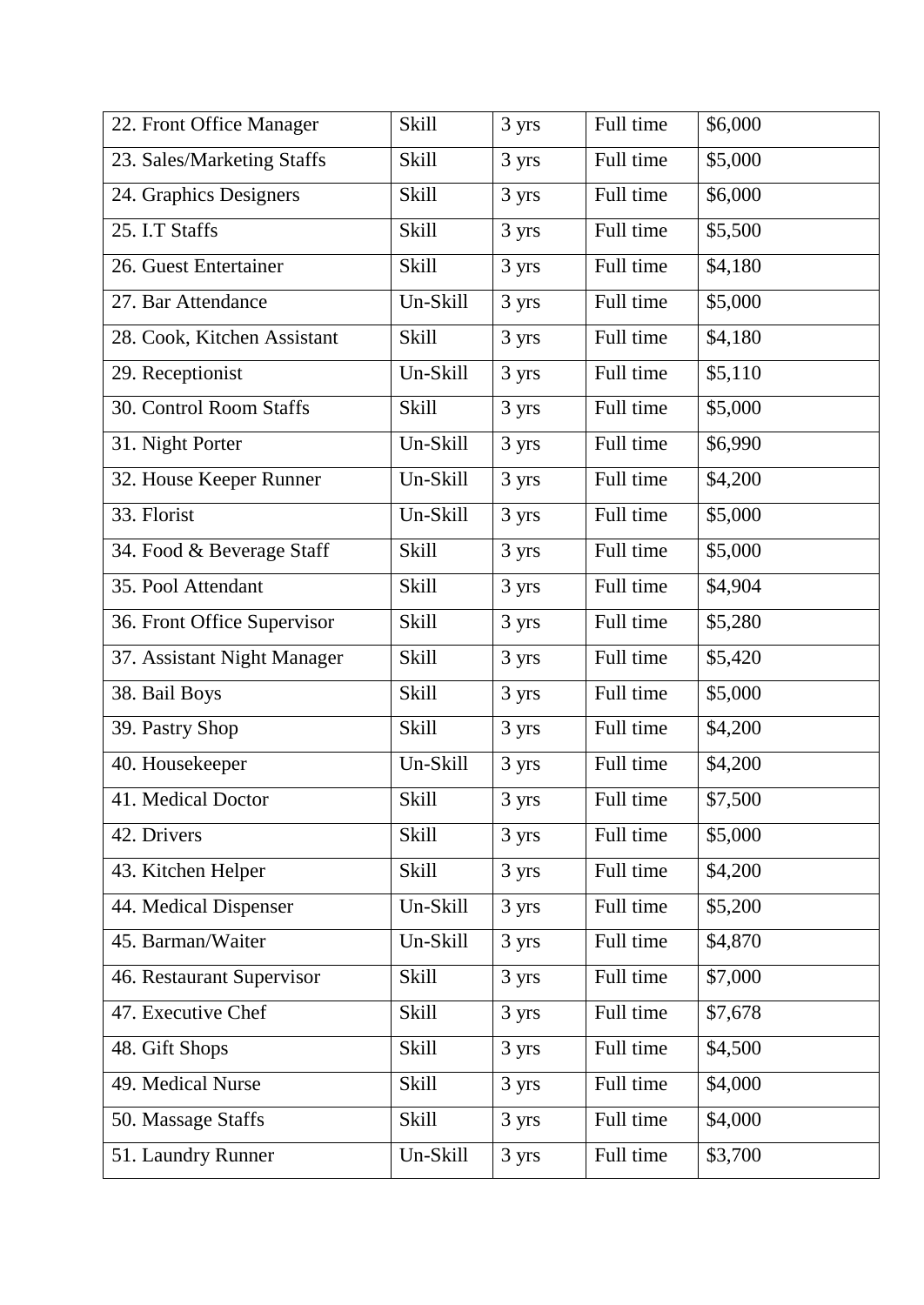| 52. Door Man                  | Un-Skill     | 3 yrs | Full time | \$3,220 |
|-------------------------------|--------------|-------|-----------|---------|
| 53. Cashiers                  | <b>Skill</b> | 3 yrs | Full time | \$5,500 |
| 54. Food & Beverage Manager   | <b>Skill</b> | 3 yrs | Full time | \$6,970 |
| 55. Casino Staffs             | <b>Skill</b> | 3 yrs | Full time | \$4,300 |
| 56. Band Staffs               | <b>Skill</b> | 3 yrs | Full time | \$5,000 |
| 57. Experienced Receptionist  | <b>Skill</b> | 3 yrs | Full time | \$6,000 |
| 58. Front Office              | <b>Skill</b> | 3 yrs | Full time | \$6,550 |
| Agent/Receptionist            |              |       |           |         |
| 59. Musical DJ                | <b>Skill</b> | 3 yrs | Full time | \$4,500 |
| 60. Night Porter              | <b>Skill</b> | 3 yrs | Full time | \$5,000 |
| 61. Restaurant Manager        | Skill        | 3 yrs | Full time | \$6,900 |
| 62. Duty/Assistant Manager    | <b>Skill</b> | 3 yrs | Full time | \$5,490 |
| 63. Night Auditor             | <b>Skill</b> | 3 yrs | Full time | \$6,000 |
| 64. Technicians               | <b>Skill</b> | 3 yrs | Full time | \$5,000 |
| 65. Night Porter              | <b>Skill</b> | 3 yrs | Full time | \$5,000 |
| 66. Chief Engineer            | <b>Skill</b> | 3 yrs | Full time | \$7,670 |
| 67. Asst. Chief Engineer      | <b>Skill</b> | 3 yrs | Full time | \$6,000 |
| 68. Engineering Staff         | <b>Skill</b> | 3 yrs | Full time | \$5,560 |
| 69. Senior Assistant Manager  | <b>Skill</b> | 3 yrs | Full time | \$6,700 |
| 70. Senior Receptionist       | Skill        | 3 yrs | Full time | \$5,870 |
| 71. Restaurant Manager        | <b>Skill</b> | 3 yrs | Full time | \$5,570 |
| 72. Chef de Partie            | <b>Skill</b> | 3 yrs | Full time | \$5,000 |
| 73. Restaurant Manager        | <b>Skill</b> | 3 yrs | Full time | \$6,900 |
| 74. Front Office Staffs       | <b>Skill</b> | 3 yrs | Full time | \$5,000 |
| 75. Gardener                  | <b>Skill</b> | 3 yrs | Full time | \$4,000 |
| 76. Photographers             | Skill        | 3 yrs | Full time | \$4,300 |
| 77. Hotel Porter              | <b>Skill</b> | 3 yrs | Full time | \$5,000 |
| 78. Senior Operations Manager | <b>Skill</b> | 3 yrs | Full time | \$6,000 |
| 79. Switch Board Staffs       | <b>Skill</b> | 3 yrs | Full time | \$5,000 |
| 80. Fitness Instructor        | <b>Skill</b> | 3 yrs | Full time | \$4,300 |